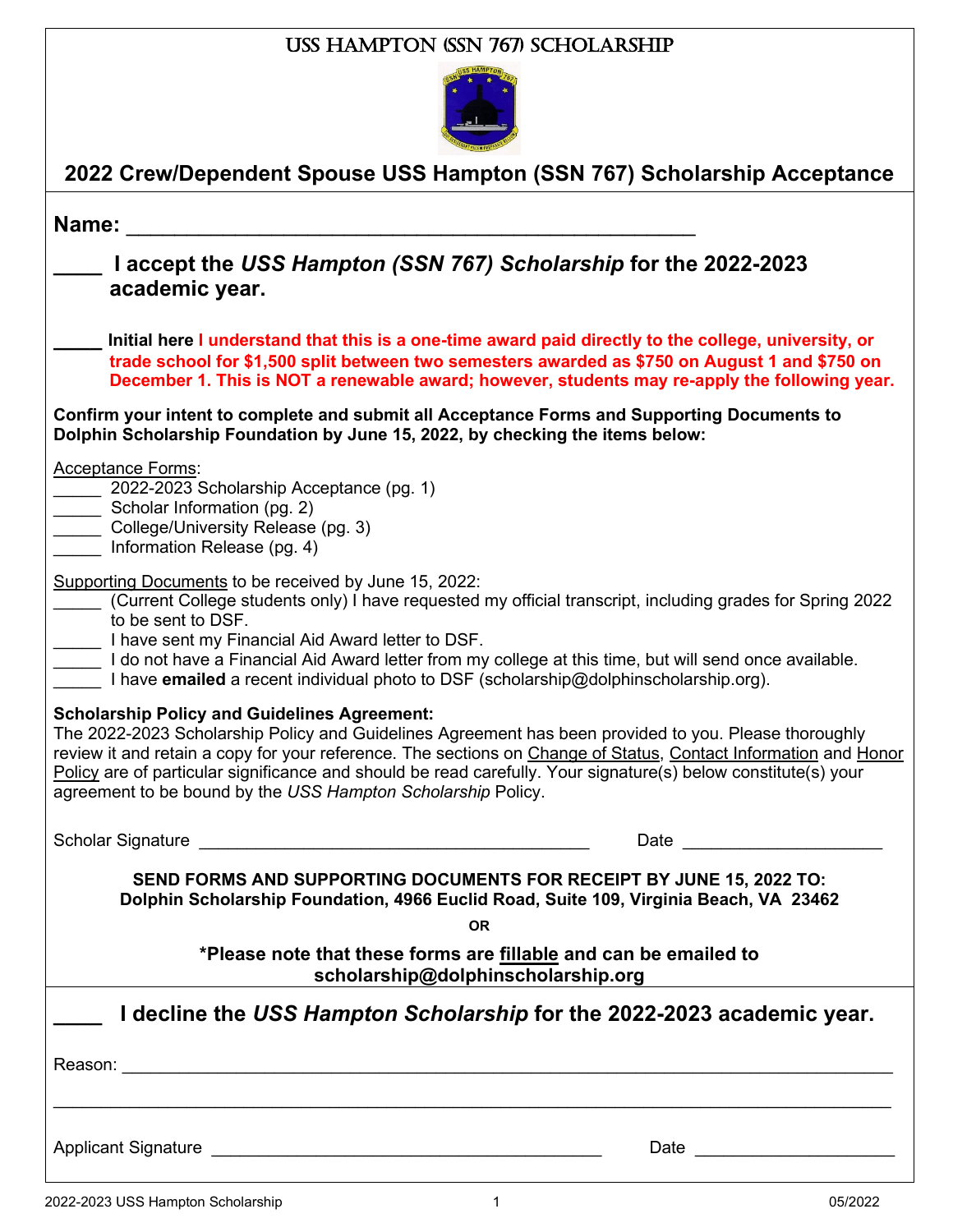| <b>USS HAMPTON SCHOLARSHIP</b>                                                                                              |  |  |  |
|-----------------------------------------------------------------------------------------------------------------------------|--|--|--|
|                                                                                                                             |  |  |  |
| <b>Scholar Information</b>                                                                                                  |  |  |  |
|                                                                                                                             |  |  |  |
| <b>Contact Information:</b>                                                                                                 |  |  |  |
| At Home                                                                                                                     |  |  |  |
|                                                                                                                             |  |  |  |
| At College                                                                                                                  |  |  |  |
| Phone:<br><u> 1990 - Johann Barbara, martin amerikan ba</u>                                                                 |  |  |  |
| I plan to: ____ live on campus or ____ rent off campus or ____ live at home/with relative                                   |  |  |  |
| Social Media: F v in O Help us connect with you.                                                                            |  |  |  |
| What is your preferred channel?                                                                                             |  |  |  |
| Twitter:                                                                                                                    |  |  |  |
|                                                                                                                             |  |  |  |
|                                                                                                                             |  |  |  |
| Quote: Please tell us what it means to you to be a USS Hampton Scholar (This will be listed on our website with your photo) |  |  |  |
|                                                                                                                             |  |  |  |
|                                                                                                                             |  |  |  |
|                                                                                                                             |  |  |  |
| <b>College/University Information:</b>                                                                                      |  |  |  |
| Mailing address for receipt of scholarship monies (Financial Aid/Scholarship Office):                                       |  |  |  |
|                                                                                                                             |  |  |  |
|                                                                                                                             |  |  |  |
| <u> 1990 - Johann John Stone, mars eta industrial eta eta eta erromana eta erromana eta erromana eta erromana eta</u>       |  |  |  |
|                                                                                                                             |  |  |  |
| Please share your recent achievements and future academic plans (clubs, awards, honors, study abroad, co-op)                |  |  |  |
|                                                                                                                             |  |  |  |
|                                                                                                                             |  |  |  |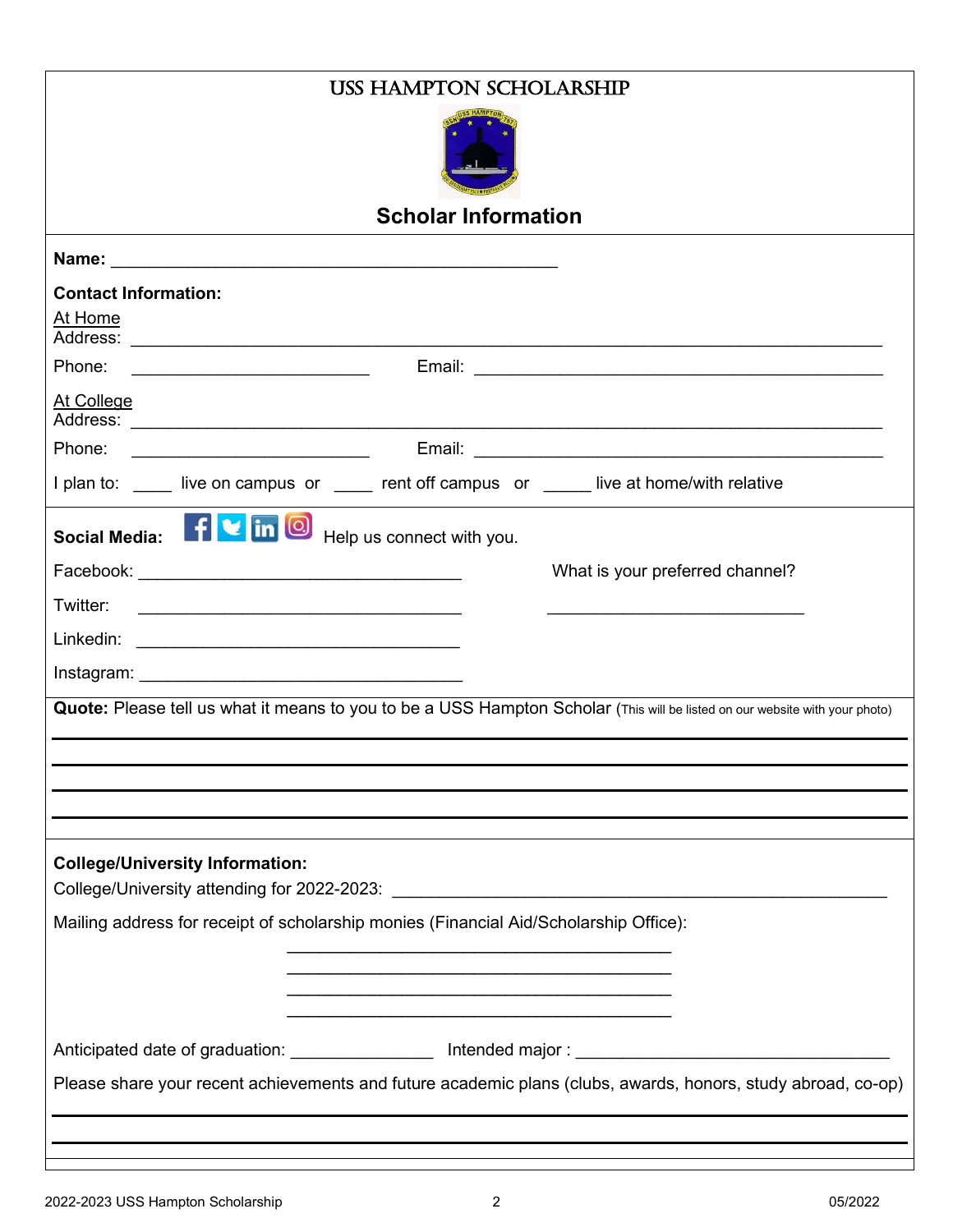#### USS Hampton Scholarship



### **College/University Information Release**

**Financial Aid Information:** List by name and amount all financial aid you will receive for 2022-2023, including loans, Pst 9/11 GI Bill and ROTC. Also mail a copy of your Financial Aid Award letter if available.

| Source                                                       | Scholarship/Grant/Loan<br>Amount                                                                                                                                                                                                                                                                                                              |
|--------------------------------------------------------------|-----------------------------------------------------------------------------------------------------------------------------------------------------------------------------------------------------------------------------------------------------------------------------------------------------------------------------------------------|
|                                                              |                                                                                                                                                                                                                                                                                                                                               |
|                                                              |                                                                                                                                                                                                                                                                                                                                               |
|                                                              |                                                                                                                                                                                                                                                                                                                                               |
| other relevant information needed to award your scholarship. | Dolphin Scholarship Foundation provides financial assistance for you to attend undergraduate and vocational<br>education. Your permission is needed to request information from the Registrar and Financial Aid office of the<br>college you attend. DSF uses these records to verify your grades, academic standing, transfer records or any |
| the Privacy Act Statement at the bottom of this page.        | All information gathered by Dolphin Scholarship Foundation will be held in confidence and in compliance with                                                                                                                                                                                                                                  |
| Name                                                         | College/University                                                                                                                                                                                                                                                                                                                            |
| <b>Address</b>                                               | Student ID / SSN (Last Four)                                                                                                                                                                                                                                                                                                                  |
| City, State, Zip Code                                        | <b>Birth Date</b>                                                                                                                                                                                                                                                                                                                             |
| Daytime Phone                                                | Email                                                                                                                                                                                                                                                                                                                                         |
| Hampton Scholarship program services.                        | I authorize the college/university named above to release to Dolphin Scholarship Foundation any and all<br>information related to financial aid, grades, transfer records, or any other information necessary to evaluate USS                                                                                                                 |
| <b>Scholar Signature</b>                                     | Date                                                                                                                                                                                                                                                                                                                                          |
|                                                              | <b>PRIVACY ACT STATEMENT</b><br>Authority to request this information is derived from 5 United States Code 301, Departmental Regulations. The purpose of the information is                                                                                                                                                                   |

to apply for educational assistance through the Dolphin Scholarship Foundation. Information provided will be used to assess scholastic achievement and to evaluate the need for financial assistance.